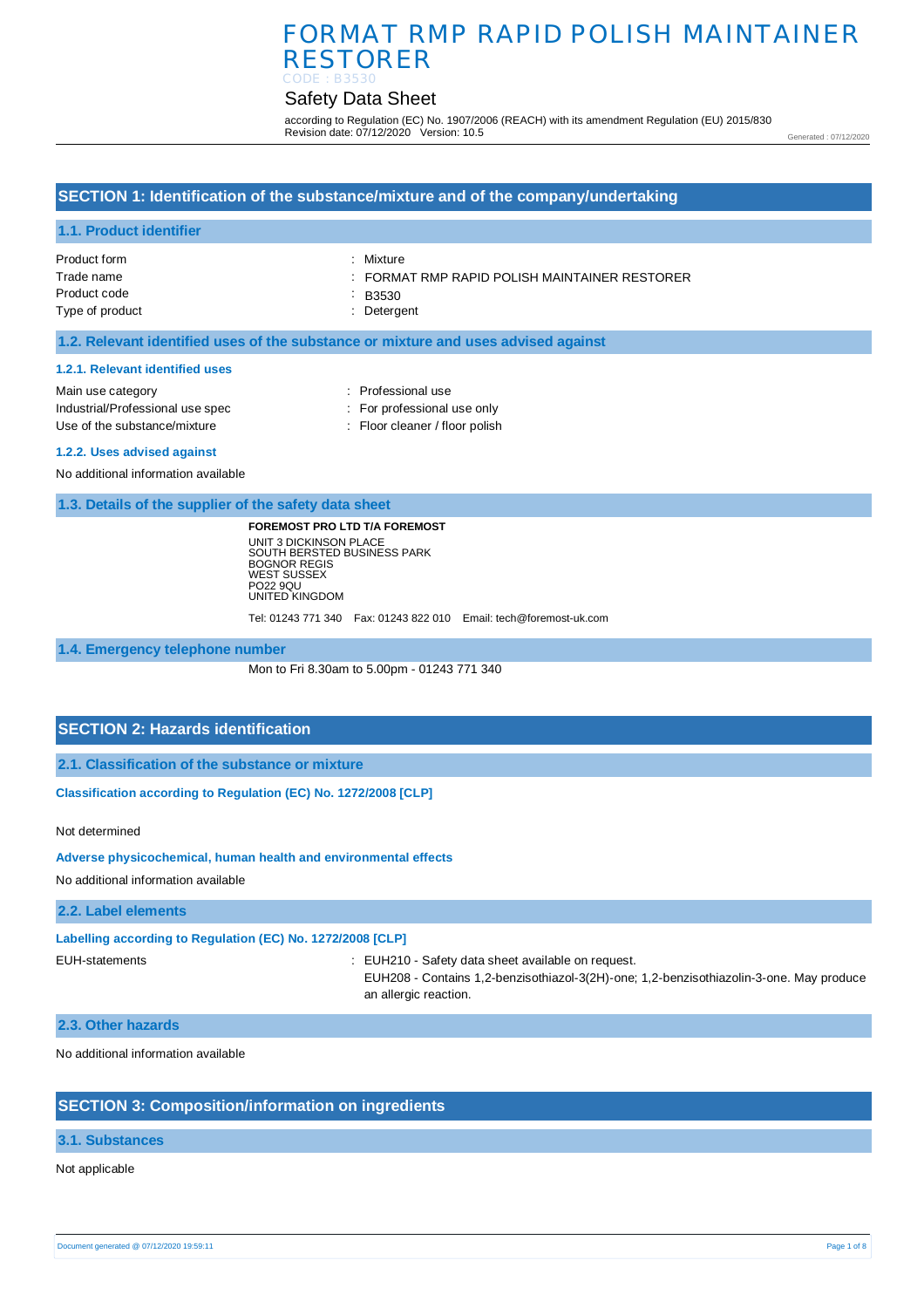# Safety Data Sheet

according to Regulation (EC) No. 1907/2006 (REACH) with its amendment Regulation (EU) 2015/830

| 3.2. Mixtures                                     |                                                                         |               |                                                                                     |
|---------------------------------------------------|-------------------------------------------------------------------------|---------------|-------------------------------------------------------------------------------------|
| <b>Name</b>                                       | <b>Product identifier</b>                                               | $\frac{9}{6}$ | <b>Classification according to</b><br><b>Regulation (EC) No.</b><br>1272/2008 [CLP] |
| 2-(2-ethoxyethoxy)ethanol (Ethyldiglycol) [DEGEE] | (CAS-No.) 111-90-0<br>(EC-No.) 203-919-7<br>(REACH-no) 01-2119475105-42 | $1 - 5$       | Eye Irrit. 2, H319                                                                  |
| Tris-(2-butoxyethyl) phosphate                    | (CAS-No.) 78-51-3<br>(EC-No.) 201-122-9<br>(REACH-no) 01-2119485835-23  | $1 - 5$       | Aquatic Chronic 3, H412                                                             |

Full text of H-statements: see section 16

| <b>SECTION 4: First aid measures</b>                                         |                                                                                                                                                                                                    |
|------------------------------------------------------------------------------|----------------------------------------------------------------------------------------------------------------------------------------------------------------------------------------------------|
| 4.1. Description of first aid measures                                       |                                                                                                                                                                                                    |
| First-aid measures after inhalation<br>First-aid measures after skin contact | : Remove person to fresh air and keep comfortable for breathing.<br>: Wash skin with plenty of water.                                                                                              |
| First-aid measures after eye contact                                         | : IF IN EYES: Rinse cautiously with water for several minutes. Remove contact lenses, if<br>present and easy to do. Continue rinsing. If eye irritation persists: Get medical<br>advice/attention. |
| First-aid measures after ingestion                                           | : Give nothing or a little water to drink. Get medical advice/attention if you feel unwell.                                                                                                        |
| 4.2. Most important symptoms and effects, both acute and delayed             |                                                                                                                                                                                                    |

No additional information available

**4.3. Indication of any immediate medical attention and special treatment needed**

Treat symptomatically.

| <b>SECTION 5: Firefighting measures</b>                    |                                     |  |
|------------------------------------------------------------|-------------------------------------|--|
| 5.1. Extinguishing media                                   |                                     |  |
| Suitable extinguishing media                               | : Carbon dioxide. Dry powder. Foam. |  |
| 5.2. Special hazards arising from the substance or mixture |                                     |  |
| No additional information available                        |                                     |  |
| 5.3. Advice for firefighters                               |                                     |  |
| No additional information available                        |                                     |  |
|                                                            |                                     |  |

| <b>SECTION 6: Accidental release measures</b>                            |                                                  |  |
|--------------------------------------------------------------------------|--------------------------------------------------|--|
| 6.1. Personal precautions, protective equipment and emergency procedures |                                                  |  |
| 6.1.1. For non-emergency personnel<br>Emergency procedures               | : Evacuate unnecessary personnel.                |  |
| 6.1.2. For emergency responders<br>Protective equipment                  | : Use personal protective equipment as required. |  |
| <b>6.2. Environmental precautions</b>                                    |                                                  |  |
| Avoid release to the environment.                                        |                                                  |  |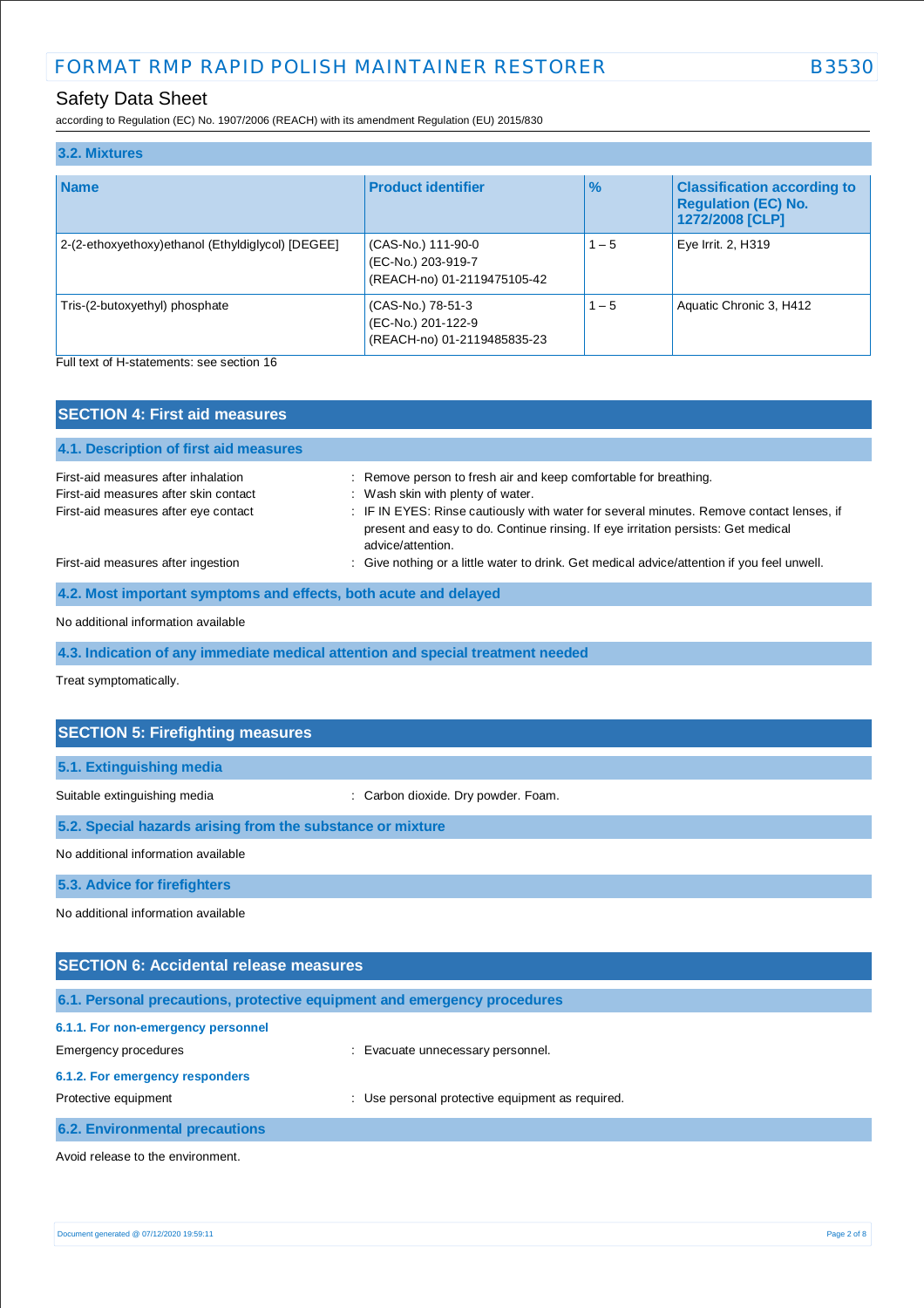# Safety Data Sheet

according to Regulation (EC) No. 1907/2006 (REACH) with its amendment Regulation (EU) 2015/830

| 6.3. Methods and material for containment and cleaning up |                                                                                                                  |
|-----------------------------------------------------------|------------------------------------------------------------------------------------------------------------------|
| For containment<br>Methods for cleaning up                | Collect spillage.<br>: Soak up spills with inert solids, such as clay or diatomaceous earth as soon as possible. |
| 6.4. Reference to other sections                          |                                                                                                                  |

For further information refer to section 8: "Exposure controls/personal protection". For further information refer to section 13.

| <b>SECTION 7: Handling and storage</b>                                                          |                                                                                                                                                                                                     |  |
|-------------------------------------------------------------------------------------------------|-----------------------------------------------------------------------------------------------------------------------------------------------------------------------------------------------------|--|
| 7.1. Precautions for safe handling                                                              |                                                                                                                                                                                                     |  |
| Precautions for safe handling<br>Hygiene measures                                               | : Avoid contact with eyes.<br>Do not eat, drink or smoke when using this product.<br>÷                                                                                                              |  |
| 7.2. Conditions for safe storage, including any incompatibilities                               |                                                                                                                                                                                                     |  |
| Technical measures<br>Storage conditions<br>Incompatible products<br>Special rules on packaging | Does not require any specific or particular technical measures.<br>: Keep container closed when not in use.<br>: Oxidizing agent. Strong acids. Strong bases.<br>: Keep only in original container. |  |
| 7.3. Specific end use(s)                                                                        |                                                                                                                                                                                                     |  |

No additional information available

### **SECTION 8: Exposure controls/personal protection**

#### **8.1. Control parameters**

**8.1.1 National occupational exposure and biological limit values** 

No additional information available

**8.1.2. Recommended monitoring procedures** 

No additional information available

#### **8.1.3. Air contaminants formed**

No additional information available

### **8.1.4. DNEL and PNEC**

No additional information available

# **8.1.5. Control banding**

No additional information available

**8.2. Exposure controls**

#### **8.2.1. Appropriate engineering controls**

No additional information available

#### **8.2.2. Personal protection equipment**

#### **8.2.2.1. Eye and face protection**

**Eye protection:**

Not required for normal conditions of use

### **8.2.2.2. Skin protection**

**Skin and body protection:**

Not required for normal conditions of use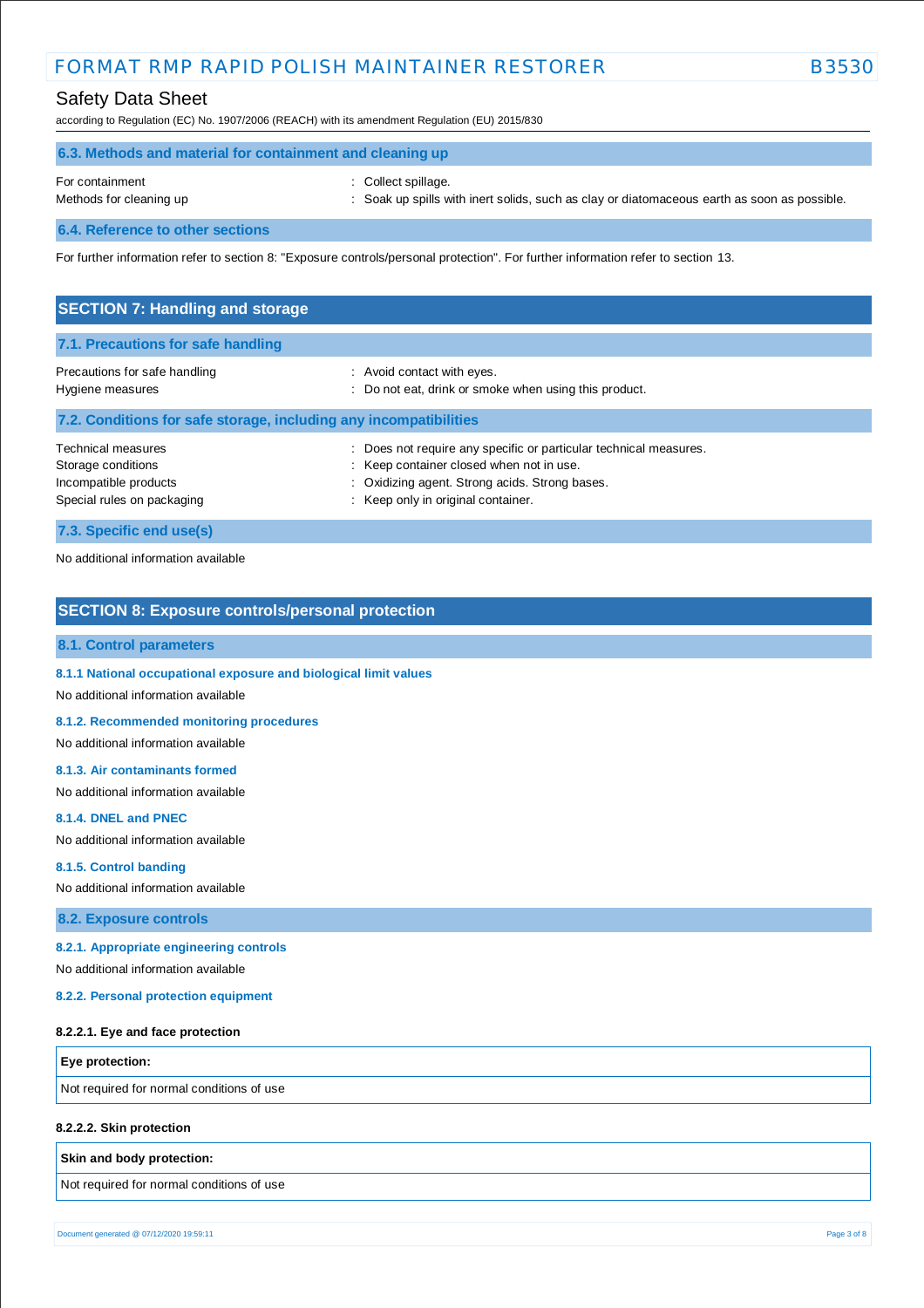# Safety Data Sheet

according to Regulation (EC) No. 1907/2006 (REACH) with its amendment Regulation (EU) 2015/830

| Hand protection:                                                                                                                      |  |
|---------------------------------------------------------------------------------------------------------------------------------------|--|
| In case of repeated or prolonged contact wear gloves. Chemical resistant gloves (according to European standard EN 374 or equivalent) |  |

| Other skin protection<br>Materials for protective clothing: |  |
|-------------------------------------------------------------|--|
| Not required for normal conditions of use                   |  |
| 8.2.2.3. Respiratory protection                             |  |

## **Respiratory protection:**

Not required for normal conditions of use

#### **8.2.2.4. Thermal hazards**

No additional information available

#### **8.2.3. Environmental exposure controls**

No additional information available

### **SECTION 9: Physical and chemical properties**

### **9.1. Information on basic physical and chemical properties**

| <b>Physical state</b>                           | ÷ | Liquid            |
|-------------------------------------------------|---|-------------------|
| Appearance                                      |   | Mobile liquid.    |
| Colour                                          |   | white.            |
| Odour                                           |   | Floral.           |
| Odour threshold                                 |   | No data available |
| рH                                              |   | 8.6               |
| Relative evaporation rate (butylacetate=1)      |   | No data available |
| Melting point                                   |   | No data available |
| Freezing point                                  |   | No data available |
| Boiling point                                   |   | $\geq 100$ °C     |
| Flash point                                     |   | No data available |
| Auto-ignition temperature                       |   | No data available |
| Decomposition temperature                       |   | No data available |
| Flammability (solid, gas)                       |   | No data available |
| Vapour pressure                                 |   | No data available |
| Relative vapour density at 20 °C                |   | No data available |
| Relative density                                |   | 1.02              |
| Solubility                                      |   | Soluble in water. |
| Partition coefficient n-octanol/water (Log Pow) |   | No data available |
| Viscosity, kinematic                            |   | No data available |
| Viscosity, dynamic                              |   | No data available |
| Explosive properties                            |   | No data available |
| Oxidising properties                            |   | No data available |
| <b>Explosive limits</b>                         |   | No data available |

#### **9.2. Other information**

No additional information available

# **SECTION 10: Stability and reactivity**

### **10.1. Reactivity**

The product is non-reactive under normal conditions of use, storage and transport.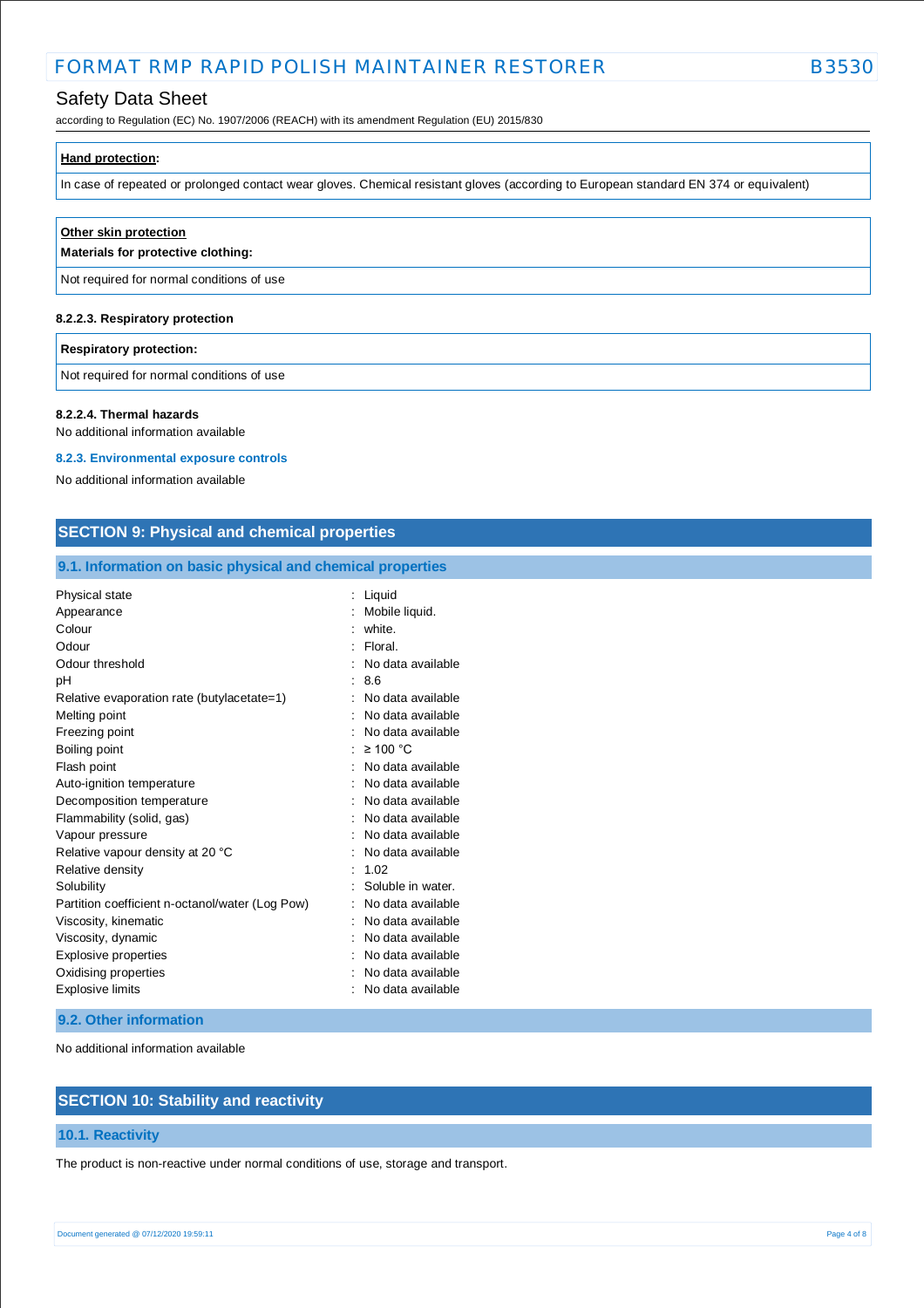## Safety Data Sheet

according to Regulation (EC) No. 1907/2006 (REACH) with its amendment Regulation (EU) 2015/830

### **10.2. Chemical stability**

Stable under normal conditions.

**10.3. Possibility of hazardous reactions**

No dangerous reactions known under normal conditions of use.

**10.4. Conditions to avoid**

None under recommended storage and handling conditions (see section 7).

**10.5. Incompatible materials**

None under normal use.

**10.6. Hazardous decomposition products**

Under normal conditions of storage and use, hazardous decomposition products should not be produced.

| <b>SECTION 11: Toxicological information</b> |                     |  |
|----------------------------------------------|---------------------|--|
| 11.1 Information on toxicological effects    |                     |  |
| Acute toxicity (oral)                        | Not classified<br>÷ |  |
| Acute toxicity (dermal)                      | Not classified      |  |
| Acute toxicity (inhalation)                  | : Not classified    |  |
| Skin corrosion/irritation                    | : Not classified    |  |
|                                              | pH: 8.6             |  |
| Serious eye damage/irritation                | : Not classified    |  |
|                                              | pH: 8.6             |  |
| Respiratory or skin sensitisation            | : Not classified    |  |
| Germ cell mutagenicity                       | : Not classified    |  |
| Carcinogenicity                              | : Not classified    |  |
| Reproductive toxicity                        | Not classified<br>÷ |  |
| STOT-single exposure                         | Not classified<br>÷ |  |
| STOT-repeated exposure                       | Not classified<br>÷ |  |
| Aspiration hazard                            | Not classified<br>÷ |  |
|                                              |                     |  |

| <b>SECTION 12: Ecological information</b>                         |                  |  |
|-------------------------------------------------------------------|------------------|--|
| 12.1. Toxicity                                                    |                  |  |
| Hazardous to the aquatic environment, short-term<br>(acute)       | : Not classified |  |
| Hazardous to the aquatic environment, long-term<br>÷<br>(chronic) | Not classified   |  |
| Tris-(2-butoxyethyl) phosphate (78-51-3)                          |                  |  |
| LC50 - Fish [1]                                                   | 24 mg/l          |  |

| EC50 - Other aquatic organisms [1]  | 75 mg/l waterflea |
|-------------------------------------|-------------------|
|                                     |                   |
| 12.2. Persistence and degradability |                   |

No additional information available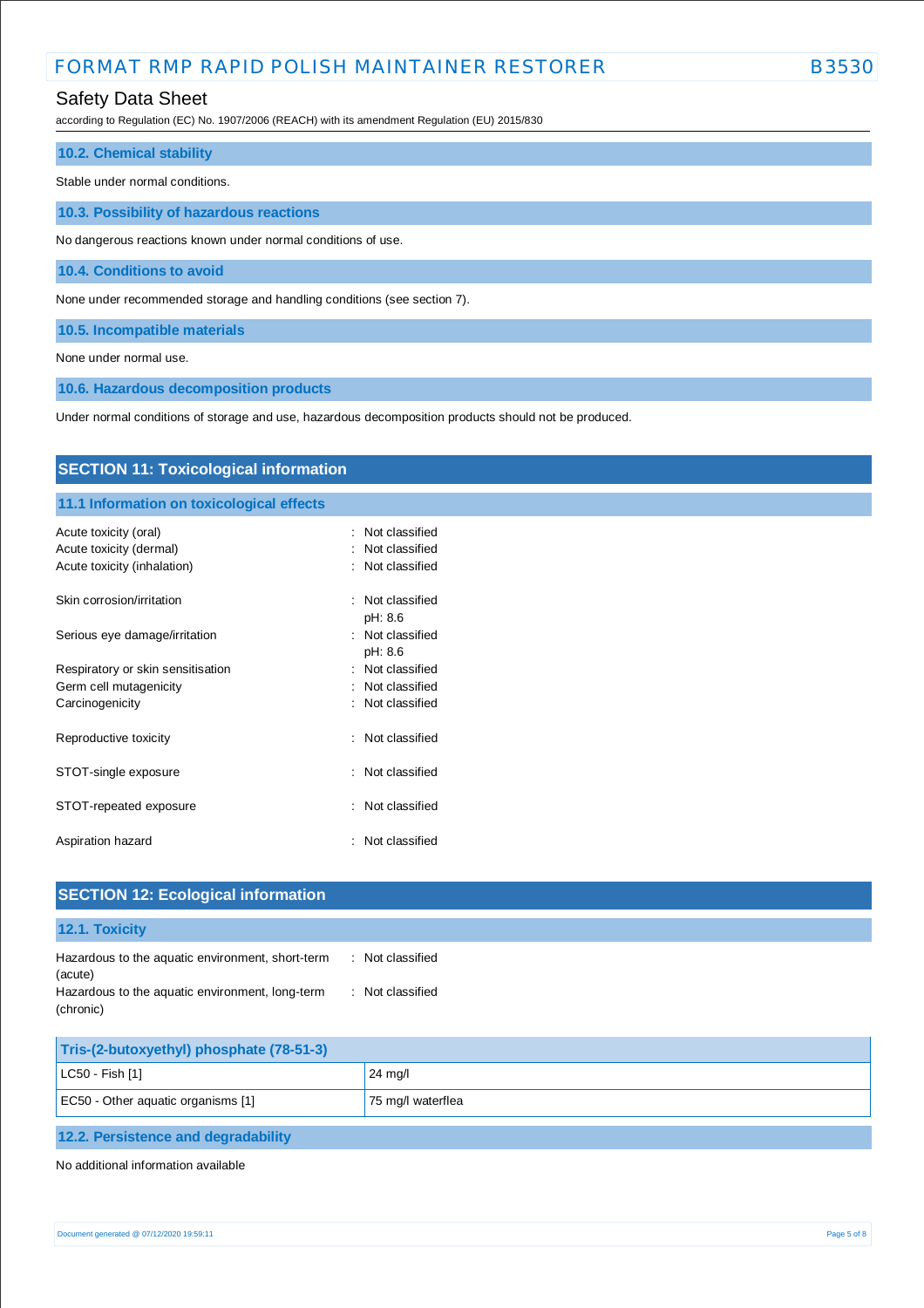## Safety Data Sheet

according to Regulation (EC) No. 1907/2006 (REACH) with its amendment Regulation (EU) 2015/830

| 12.3. Bioaccumulative potential                 |      |
|-------------------------------------------------|------|
| Tris-(2-butoxyethyl) phosphate (78-51-3)        |      |
| Partition coefficient n-octanol/water (Log Pow) | 4.56 |
| 12.4. Mobility in soil                          |      |

No additional information available

**12.5. Results of PBT and vPvB assessment**

No additional information available

**12.6. Other adverse effects**

No additional information available

## **SECTION 13: Disposal considerations**

**13.1. Waste treatment methods**

No additional information available

## **SECTION 14: Transport information**

In accordance with ADR / IMDG / IATA

| 14.1 UN number                                                                                                                                         |                                                           |
|--------------------------------------------------------------------------------------------------------------------------------------------------------|-----------------------------------------------------------|
| UN-No. (ADR)<br>UN-No. (IMDG)<br>UN-No. (IATA)                                                                                                         | Not applicable<br>Not applicable<br>Not applicable        |
| 14.2. UN proper shipping name                                                                                                                          |                                                           |
| Proper Shipping Name (ADR)<br>Proper Shipping Name (IMDG)<br>Proper Shipping Name (IATA)                                                               | Not applicable<br>÷<br>Not applicable<br>: Not applicable |
| 14.3. Transport hazard class(es)                                                                                                                       |                                                           |
| <b>ADR</b><br>Transport hazard class(es) (ADR)<br><b>IMDG</b><br>Transport hazard class(es) (IMDG)<br><b>IATA</b><br>Transport hazard class(es) (IATA) | : Not applicable<br>: Not applicable<br>: Not applicable  |
| 14.4. Packing group                                                                                                                                    |                                                           |
| Packing group (ADR)<br>Packing group (IMDG)<br>Packing group (IATA)                                                                                    | Not applicable<br>Not applicable<br>Not applicable        |
| <b>14.5. Environmental hazards</b>                                                                                                                     |                                                           |
| Dangerous for the environment<br>Marine pollutant<br>Other information                                                                                 | : No<br>No<br>No supplementary information available      |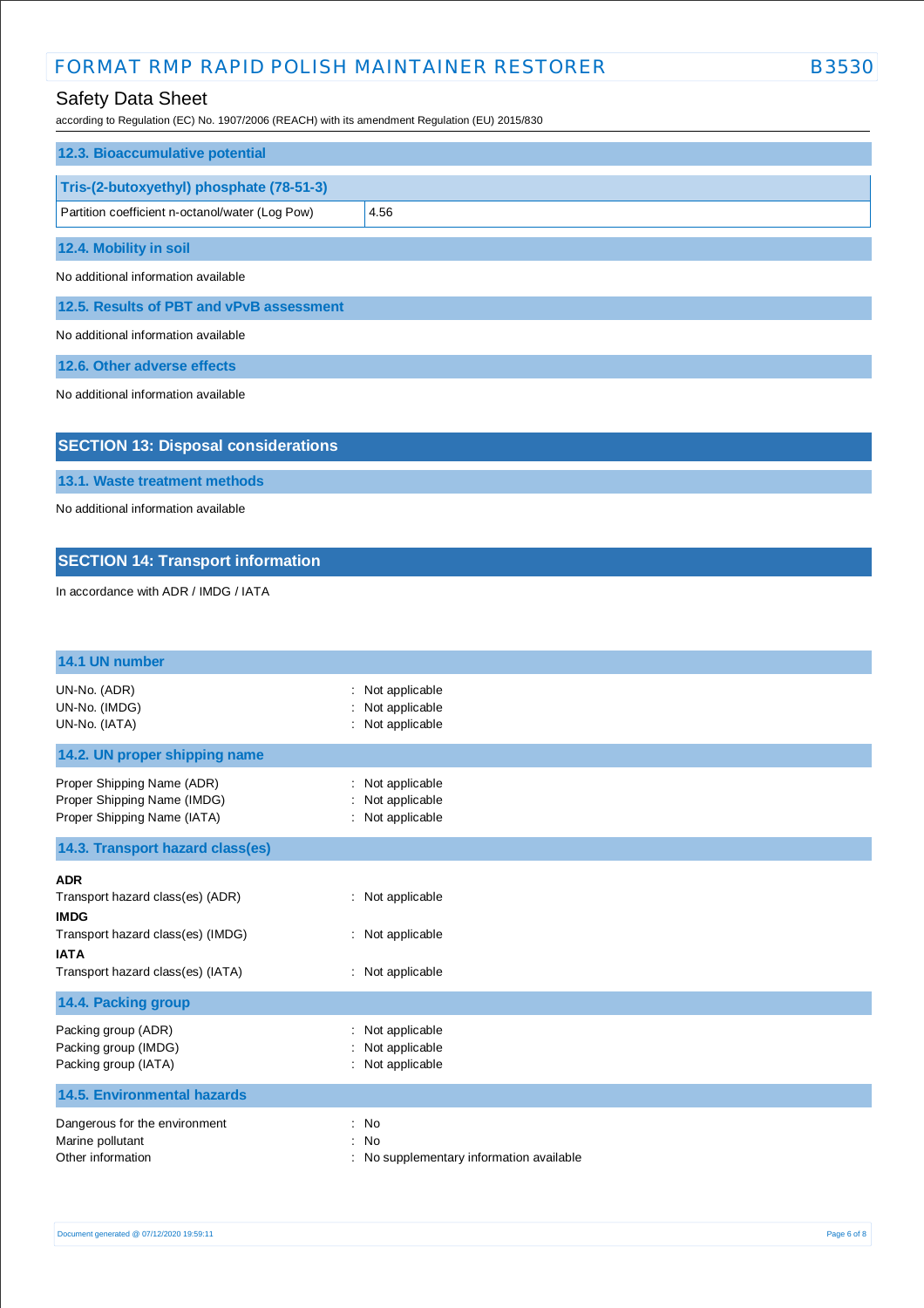# FORMAT RMP RAPID POLISH MAINTAINER RESTORER **EXAMPLE A SSS**3

## Safety Data Sheet

according to Regulation (EC) No. 1907/2006 (REACH) with its amendment Regulation (EU) 2015/830

**14.6. Special precautions for user**

**Overland transport** No data available

**Transport by sea** No data available

**Air transport**

No data available

**14.7. Transport in bulk according to Annex II of Marpol and the IBC Code**

Not applicable

## **SECTION 15: Regulatory information**

**15.1. Safety, health and environmental regulations/legislation specific for the substance or mixture**

#### **15.1.1. EU-Regulations**

Contains no REACH substances with Annex XVII restrictions

Contains no substance on the REACH candidate list

Contains no REACH Annex XIV substances

Contains no substance subject to Regulation (EU) No 649/2012 of the European Parliament and of the Council of 4 July 2012 concerning the export and import of hazardous chemicals.

Contains no substance subject to Regulation (EU) No 2019/1021 of the European Parliament and of the Council of 20 June 2019 on persistent organic pollutants

Allergenic fragrances > 0,01%:

BENZYL SALICYLATE

| Detergent Regulation (648/2004/EC): Labelling of contents: |               |  |
|------------------------------------------------------------|---------------|--|
| <b>Component</b>                                           | $\frac{9}{6}$ |  |
| phosphates, non-ionic surfactants                          | $< 5\%$       |  |
| 1,2-benzisothiazol-3(2H)-one; 1,2-benzisothiazolin-3-one   |               |  |
| perfumes                                                   |               |  |
| <b>BENZYL SALICYLATE</b>                                   |               |  |

#### **15.1.2. National regulations**

### **United Kingdom**

British National Regulations : Commission Regulation (EU) 2015/830 of 28 May 2015 amending Regulation (EC) No 1907/2006 of the European Parliament and of the Council on the Registration, Evaluation, Authorisation and Restriction of Chemicals (REACH). Classification Labelling Packaging Regulation; Regulation (EC) No 1272/2008. Detergent Regulation (648/2004/EC).

#### **15.2. Chemical safety assessment**

No additional information available

| <b>SECTION 16: Other information</b>     |                                                                   |  |
|------------------------------------------|-------------------------------------------------------------------|--|
| Full text of H- and EUH-statements:      |                                                                   |  |
| Aquatic Chronic 3                        | Hazardous to the aquatic environment — Chronic Hazard, Category 3 |  |
| Eye Irrit. 2                             | Serious eye damage/eye irritation, Category 2                     |  |
| H319                                     | Causes serious eye irritation.                                    |  |
| H412                                     | Harmful to aquatic life with long lasting effects.                |  |
| Document generated @ 07/12/2020 19:59:11 | Page 7 of 8                                                       |  |